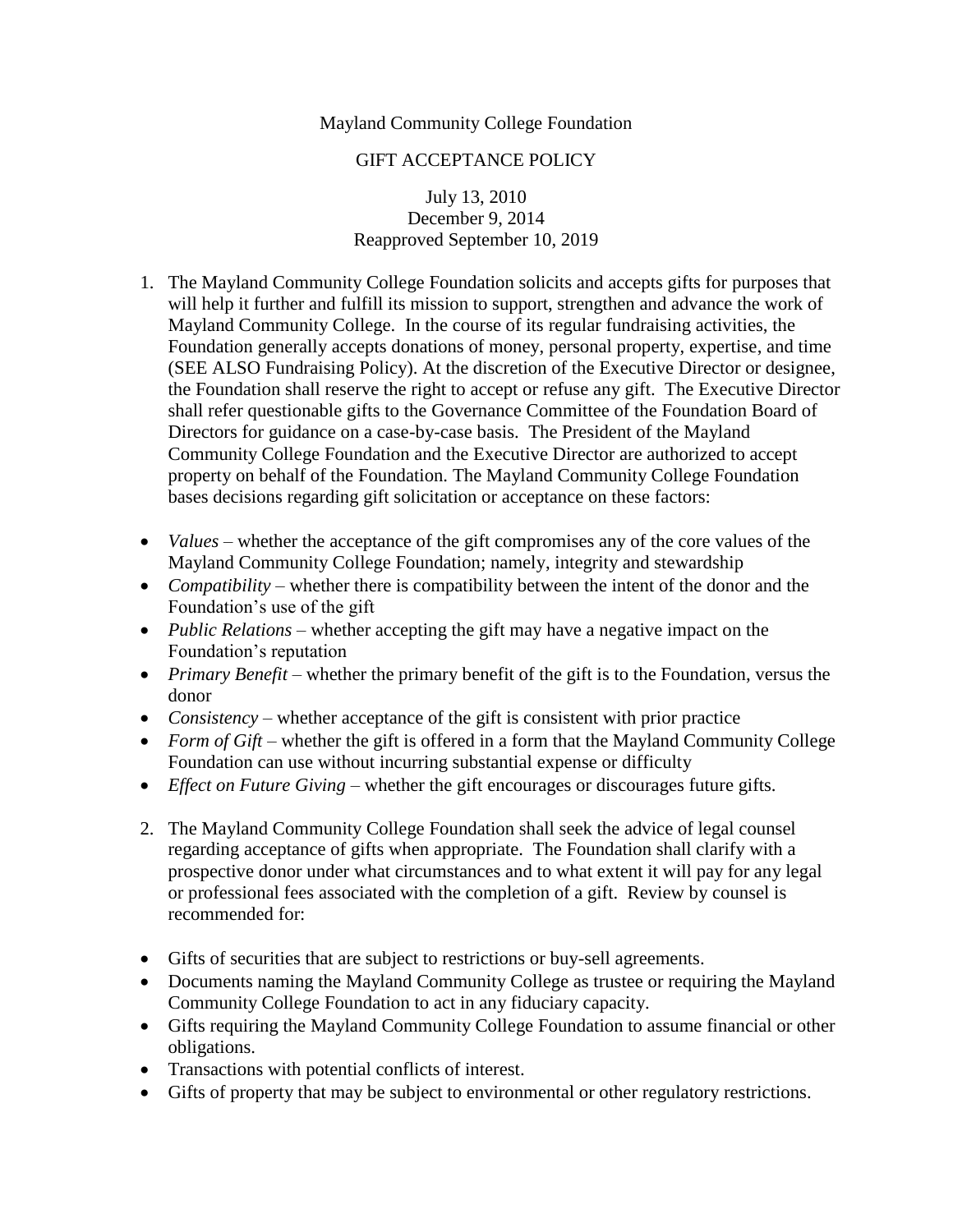3. The Mayland Community College Foundation shall fulfill a donor's specified gift intent to the extent that doing so is legal, consistent with the Foundation's mission, values and tax-exempt purpose and is capable of being performed. The Mayland Community College Foundation shall discourage donors from imposing investment and transferability restrictions on assets given to the Foundation.

The Mayland Community College Foundation shall encourage all donors, past, present, and prospective, to seek the assistance of personal legal and financial advisors in matters relating to their gifts, including resulting tax and estate planning consequences.

The Mayland Community College Foundation operates in an open and transparent manner in accordance with applicable legal requirements. The Mayland Community College Foundation shall make its annual report, audit and/or Form 990 filing available upon request. The Mayland Community College Foundation respects its donors and works to honor their wishes according to the Donor's Bill of Rights as set forth by the Association of Fundraising Professionals (SEE ATTACHED). The Mayland Community College Foundation conforms to ethical guidelines adopted by the Association of Fundraising Professionals and by the Partnership for Philanthropic Planning.

- 4. Gifts generally accepted without review:
- *Cash.* Cash gifts shall be accepted in any form, including check, money order, credit card or on-line contribution. Donors wishing to make a gift by credit card must do so using the Foundation's secure online system, and they must provide the credit card type, card number, expiration date and name of the cardholder as it appears on the credit card.
- *Marketable Securities.* Marketable securities may be transferred electronically to an account maintained at one or more brokerage firms or delivered physically with the transferor's endorsement or signed stock power (with appropriate signatures) attached. All marketable securities will be sold promptly upon receipt unless otherwise directed by the Governance Committee of the Foundation's Board of Directors. The Foundation's Governance Committee shall also determine whether to accept any marketable securities that bear restrictions.
- *Bequests and Beneficiary Designations under Revocable Trusts, Life Insurance Policies, Commercial Annuities and Retirement Plans.* Donors shall be encouraged to make bequests to The Mayland Community College Foundation under their wills and to name the Mayland Community College Foundation as the beneficiary under trusts, life insurance policies, commercial annuities and retirement plans.
- *Charitable Remainder Trusts.* The Mayland Community College Foundation will accept designation as a remainder beneficiary of charitable remainder trusts.
- *Charitable Lead Trusts.* The Mayland Community College Foundation will accept designation as an income beneficiary of charitable lead trusts.